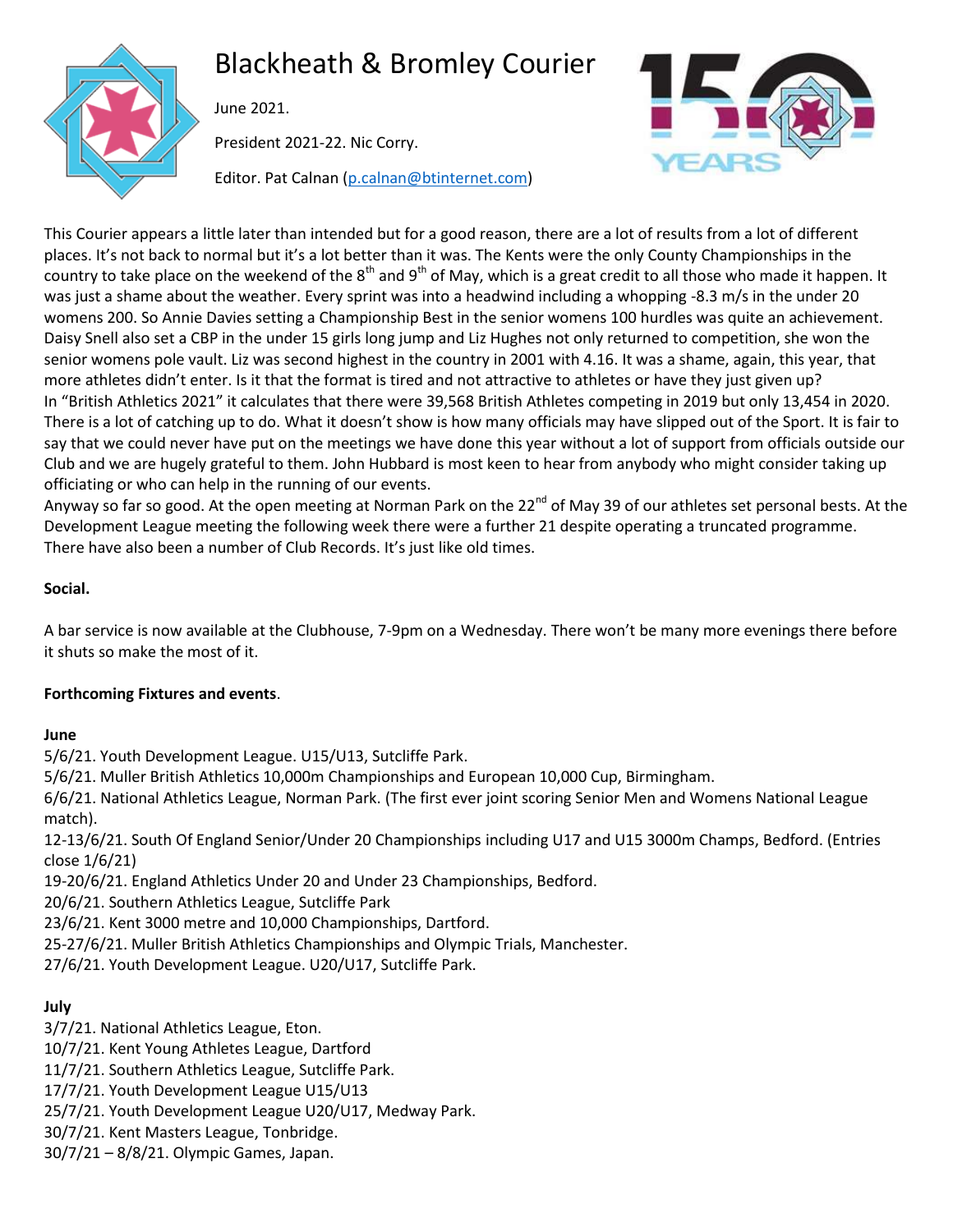**Results.**

# **30/4 -1/5/21**

**Jesse Owens Invitational, Columbus, OH, USA.** SP. 4. Divine Oladipo 16.24. DT. 1. Divine Oladipo 54.90.

**Texas Invitational, Austin, TX**. 100. R3. 8. Funminiyi Olajide\* (U20W) 12.57. 1500. 9. Declan Neary\* 3.51.34. 3000 s/ch. 3. Lewis Mills (U23M) 9.30.21. LJ. B. 3. Funminiyi Olajide\* (U20W) 6.28.

## **1/5/21**

**South London Athletics Network 'Get the season goin' Track And Field Open, Coulsdon.** 150. MX3. 3. Helen Godsell (W65) 23.86 (-1.4). MX10. 2. Drew Burridge (U20M) 17.11 (0.2). 300. MX7. 1. James Naylor (U23M) 37.85. TJ. MX. 3. Jahisha Thomas (SW) 13.11.

**Nuneaton Spring Special Open**. 400. MX6. 8. Joe Rogers\* 50.24. 1500. MX4. 8. Maddy Mastrolonardo (U23W) 4.58.14. MX6. 4. Matthew Francis (U20M) 4.08.50. HJ. 5. Ashleigh West\* (U23W) 1.65. SP (4KG) 3. Danielle Hopkins\* (U23W) 10.03. **Basingstoke & Mid Hants AC Season Starter**. 1500. MX. 2. Alex Bruce Littlewood (SM) 4.03.0.

**Bill Whistlecroft Yeovil Spring Track And Throws Meeting**. 400H. 3. Coleman Corry (U23M) 58.52

**Fast Times Before Finals, Glassboro, NJ, USA**. 200. 1. Isabella Hilditch (U23W) 24.57 (2.7). 100H. 1. Isabella Hilditch (U23) 13.75 (3.4). Ht1. 1. Isabella Hilditch (U23W) 13.87 (2.3).

**LSU Invitational, Baton Rouge, LA, USA**. 200. R1. 5. Amber Anning\* (U23W) 23.38 (0.0). 800. R1. 3. Katy Ann McDonald (U23W) 2.05.21.

**Virgina Grand Prix, Charlottesville, VA, USA**. HJ. 1. Rebecca Hawkins\* 1.73.

# **1-2/5/21**

**Cambridge Local Open Competition.** 100. 1. Chizute Ogbedeh (U23M) 11.3. 200. 1. Chizute Ogbedeh (U23M) 23.4. 400. 2. Angus Harrington (U23M) 50.6.

**Northeast Conference Championships, Smithfield**, **RI, USA**. PV. 4. Lois Warden (U20W) 3.50. **2/5/21**

# **B&B Throws Open, Norman Park.**

SP. (6KG). 1. Dillon Claydon (U20M) 14.00. (5KG). 1. Brydon Duncan (U17M) 12.98. (4KG). 2. Max Kennedy (U15B) 9.47. (3KG) 1. Cleo Agyepong (U17W) 14.24, 4. Islay Pearson (U15G) 7.68. DT. (1.75KG). 1. Dillon Claydon (U20M) 43.48. (1.5KG). 1. Brydon Duncan (U17M) 44.70. (1KG). 2. Titobioluwa Akinrele (U20W) 33.09, 4. Cleo Agyepong (U17W) 30.18, 6. Erin Simpson (U15G) 22.04. HT. (5KG). 1. Brydon Duncan (U17M) 42.76. HT. (4KG). 1. Molly Walsh (U23W) 48.72. JT. (700G). 1. Ben Platt (U17M) 45.18, 2. Josh Buddle Smith (U17M) 30.40. (600G). 4. Max Kennedy (U15B) 35.43, 5. Ellis Ibrahim (U15B) 34.19. (500G). 3. Erin Simpson (U15G) 23.02, 4. Islay Pearson (U15G) 13.53. (400G). 1. Charlie Platt (U13B) 28.74. **Worthing Open Meeting**. 100. R2. 2. Brandon Murray 10.82 (1.0). 800. MX4. 1. Megan Slattery (U15G) 2.24.82. LJ. B. 1. Mary Adeniji (U23W) 5.62. TJ. B. Toyin Orelaja 10.80.

**Real Races 5km, Prestwold**. Race H. Charlie Davis 14.29.

# **3/5/21**

**Medway & Maidstone Open Meeting, Gillingham.** 100. MX7. 6. Jamie Ellerton (U13B) 14.17 (3.0). MX8. 3. Emily Hayden de Carbonnieres (U15G) 13.84 (0.2). MX9. 7. Maya Al Faisal (U13G) 15.54 (4.2). 200. MX2. 2. Michael Uzozie (U20M) 22.96 (1.6). MX6. 3. Paul Sutherland (M55) 28.26 (4.5), 4. Emily Hayden de Carbonnieres (U15G) 28.33. MX8. 5. Erin Simpson (U15G) 30.65 (3.8). MX9. 7. Maya Al Faisal (U13G) 32.87 (4.7). 300. MX1. 4. Stephanie Fisher (U23W) 41.95. MX2. 6. Tallulah Ndikanwu (U15G) 45.00. MX3. 1. Gabrielle Martin (U17W) 43.44. MX4. 2. Emily Deveney (U15G) 46.23. 400. MX1. 4. Drew Burridge (U20M) 50.92, 5. Michael Uzozie (U20M) 53.11. MX2. 2. Matthew Smith (U17M) 54.30. MX4. 3. Kelsey Pullin (U20W) 62.99. 800. MX1. 1. Thomas Sugden (U17M) 2.08.52. MX2. 10. Jed Starvis (U15B) 2.35.72. 1500. MX1. 7. Fleur Todd – Warmouth (U17W) 4.37.46, 12. Jessica Keene (U23W) 4.47.59, 14. Josh Healey (U15B) 4.55.14. 1500. MX2. 4. Harry Fage (U15B) 5.02.94, 6. Megan Barlow (U15G) 5.06.85, 12. Luciana Smith (U13G) 5.16.57. MX3. 1. Charlotte Bloodworth (U13G) 5.11.60, 6. Naimah Mossi (U13G) 5.17.94, 17. Hissah Al Faisal (U13G) 5.48.35. MX4. 6. Samuel Barlow (U13B) 5.38.35. LJ. Men. 4. Connor Sutton (U17M) 5.63. DT. (2KG). 1. Dillon Claydon (U20M) 39.25. (1.5KG). 2. Brydon Duncan (U17M) 41.84. (1KG). U20W. 1. Titobioluwa Akinrele 34.12. U17W. 3. Erin Simpson (U15G) 21.09.

**BMC Regional Races, Gillingham**. Women. 800. A. 4. Zakia Mossi (U20W) 2.18.25.

**Sheffield Run, Jump, Throws Series**. 100. MX7. 1. Michael Damoah (U23M) 11.21 (2.2). 200. MX5. 5. Michael Damoah (U23M) 23.5 (1.9).

**Ted Pepper 10km, Norman Park**. 2. Roger Vilardell (M40) 33.21, 7. Luca Ercolani (M45) 36.15, 8. Tony Crowder (M50) 36.16, 19. Tim Ayres 38.51, 22. Steve Evenden (M40) 39.27, 23. Steve Hough (M45) 39.31, 25. Ian Scott (M45) 39.55, 38. Amy Leach 42.01, 61. Damian Hayes (M50) 44.42, 70. Joshua Dowling 46.00, 71. Mark Williams (M50) 46.09, 79. Jason Short (M50) 46.45, 107. John Turner (M70) 50.08, 131. Gerry Alger (M65) 52.33.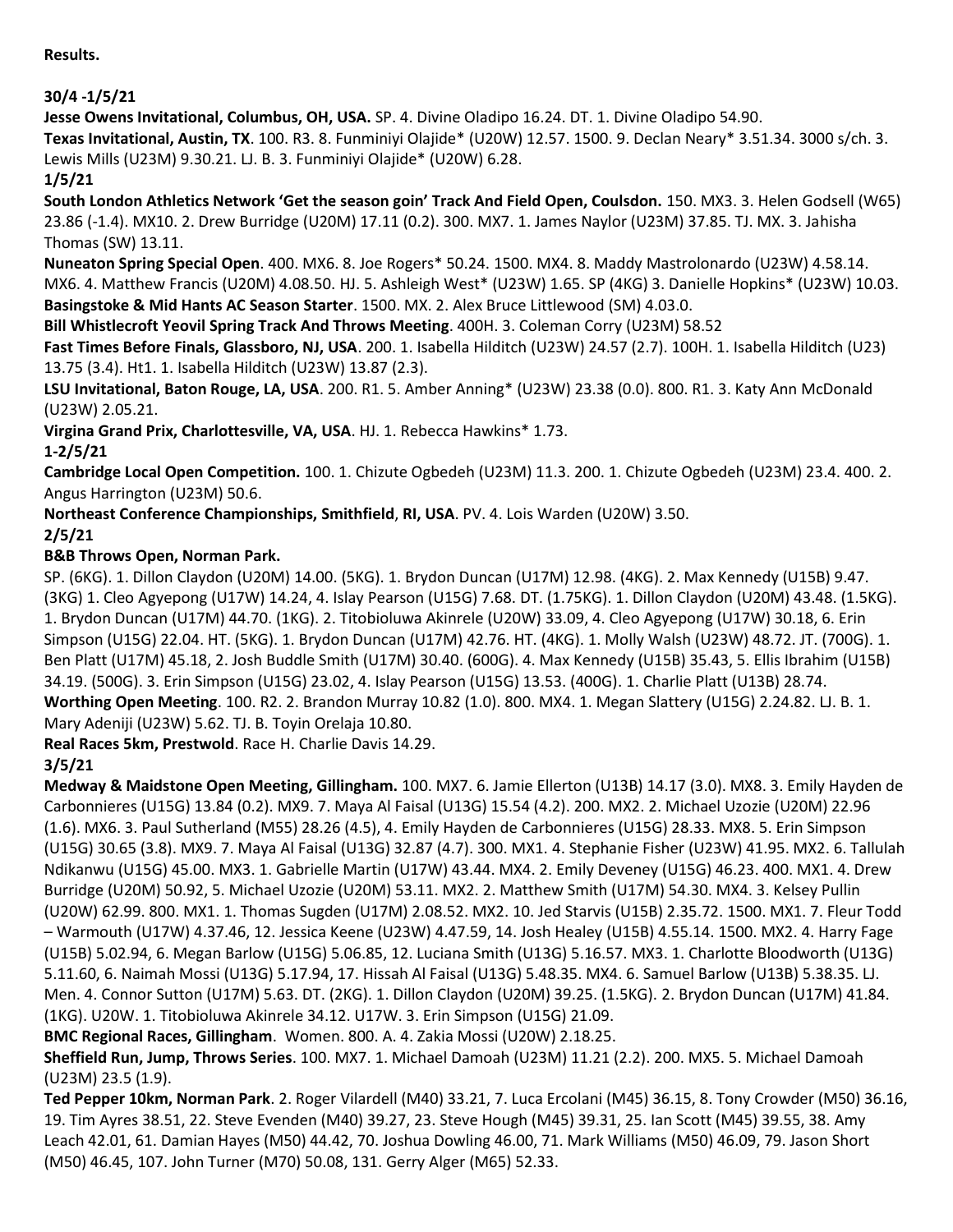**7/5/21**

**Athletics Norfolk Friday Evening Open Series, Norwich**. 100. MX8. 2. Adam Herring 11.6 (-0.7).

**8/5/21**

**Texas A&M Aggie Invitational, College Station, TX, USA**. 100. SW2. 2. Immanuela Aliu (U23W) 11.44 (4.2). 200. 1. Immanuela Aliu (U23W) 23.38 (5.4).

**BMC Grand Prix, Stretford**. Men. 800. A. 3 Alex Botterill\* (U23M) 1.47.09. D. 7. Joe Rogers\* 1.53.41. 5000. A. 7. Phil Sesemann\* 14.01.19, 13. Scott Overall 14.21.02. Women. 5000. A. 7. Jennifer Walsh\* 16.21.61.

**Sussex AA Festival Of Athletics, Crawley**. 400. MX1. 4. Theo Adesina (U20M) 53.82. MX2. 1. James Naylor (U23M) 54.83. LJ. A. 1. Theo Adesina 6.64.

**The Eighth London Spring 10km, Regents Park**. 9. Matt Rozee 38.19.

**Bewl Water Marathon**. 15. Steve Evenden (M40) 3.46.40.

**Run Through Clapham Common 5km**. 2. Roger Vilardell (M40) 16.59.

**8-9/5/21**

**Kent Championships, Ashford**. **Senior Men**. 100. 1. Korede Awe\* 11.17 (-3.5.), 2. Rhys Francis 11.63. 200. 5. Chizute Ogbedeh 23.08 (-2.9). 400H. 1. Bailey Stickings 52.82. LJ. 1. Ben Sutton 7.04. PV. 4. Roger Platt (M45) 2.80. 1500. 8. Ian Firla 4.52.92. 110H. 1. Rico Cottell (U23M) 15.41 (-2.3). **Senior Women**. 100. 3. Louisa Vallins (W40) 30.13 (-6.4). 400. 2. Leah Everson 63.18. 100H. 1. Anastasia Davies 13.90 (-1.5) (CBP). HJ. 1. Deborah Martin\* 1.70. PV. 1. Liz Hughes (W40) 2.90, 4. Holly Platt 2.60. JT. 1. Lauren Farley 47.85. HT. Molly Walsh 46.20. **Under 20 Men**. 100. DQ. Zac Nwogwugwu. Ht2. 2. Zac Nwogwugwu 11.57 (-4.4). 200. 3. Zac Nwogwugwu 22.86 (-3.1), 5. Michael Uzozie 23.38, 6. Pablo Seema Roca 23.48, 7. Charles Nortey 23.63. Ht1. 2. Zac Nwogwugwu 23.02 (-2.5), 4. Pablo Seema Roca 23.43. Ht2. 3. Michael Uzozie 23.9 (-3.3), 4. Charles Nortey 24.1. 400. 1. Sam Reardon 48.94, 3. Pablo Seema Roca 50.17, 6. Michael Uzozie 53.63. 800. DNS. Sam Reardon. 1500. 5. Matthew Francis 4.24.60. TJ. 3. Jacob Byfield 12.70. PV. 2. Barnaby Corry 4.10.. SP. 1. Dillon Claydon 14.38. DT. 1. Dillon Claydon 42.43**. Under 20 Women**. 100. 1. Kaliyah Young 12.44 (-3.7). 200. 1. Kaliyah Young 25.85 (-8.3), 8. Chanelle Cole 29.16. 800. 2. Morgan Squibb 2.17.51, 5. Olivia Berry 2.39.05. 1500. 2. Morgan Squibb 4.47.02, 3. Ailbhe Barnes 4.57.53, 5. Isabelle Stoneham 5.10.91. 100H. 2. Zoe Austridge 15.53 (-1.5), 3. Shakanya Osahon 15.63 400H. 2. Kelsey Pullin 71.61. LJ. 2. Claudia Baker 5.37. SP. 1. Nana Gyedu 13.38. DT. 1. Zara Obamakinwa 45.55. **Under 17 Men**. 100. DNS. Ralph Baker Ht1. 5. Ralph Baker 12.76 (-5.3). 200. 6. Ralph Baker 24.43 (-3.4), DNS. Conor Sutton. Ht1. 4. Ralph Baker 24.46 (-1.5). Ht2. 3. Connor Sutton 24.29. 400. 4. Matthew Smith 54.56. Ht2. 1. Matthew Smith 55.43. 800. 2. Matthew Smith 2.07.84, 3. Thomas Sugden 2.08.61. Ht1. 2. Thomas Sugden 2.08.13. Ht2. 3. Matthew Smith 2.10.07. 1500. 2. Jake Anthony 4.18.56, 6. George Shaw 4.26.37, 10. Miles Brown 4.28.93, 12. Lewis Brook 4.47.91. 100H. 4. Jonathan Ellerton 17.94 (-4.6). LJ. 1. Connor Sutton 5.71. PV. 1. Ben Platt 3.50, 2. Oscar Witcombe 3.30. DT. 1. Brydon Duncan 43.71. JT. 1. Ben Platt 47.25, 3. Josh Buddle Smith 31.62. **Under 17 Women**. 100. 1. Faith Akinbileje 12.31 (-2.9). Ht1. 1. Faith Akinbileje 12.58 (-4.0). 200. 1. Faith Akinbileje 26.56 (-5.6). 300. 3. Cameron Kelly Gordon 42.81. Ht1. 2. Cameron Kelly Gordon 47.41. 800. 3. Hannah Clark 2.25.37, 5. Cameron Kelly Gordon 2.30.35, 6. Olivia Magee Brown 2.33.66. Ht1. 5. Emily de Backer 2.47.23. Ht2. 2. Hannah Clark 2.27.55, 3. Olivia Magee Brown 2.33.41, 4. Cameron Kelly Gordon 2.33.66. 1500. 2. Hannah Clark 4.51.71, 9. Liberty Whyte 5.25.15, 11. Carys Firth 5.32.89. 80H. 4. Emily Algeo 12.83 (-2.1). Ht2. 3. Emily Algeo 12.90 (-1.8). LJ. 1. Emily Algeo 5.24. SP. 1. Cleo Agyepong 13.64. DT. 1. Gypsy Nash 27.28. HT. 2. Gypsy Nash 48.44. **Under 15 Boys**. 100. 3. Marley Byfield 12.88 (-2.9), 6. Rayhan Mourtada 13.14. Ht1. 2. Rayhan Mourtada 12.95 (-5.1), 3. Marley Byfield 13.00. 200. 3. Rayhan Mourtada 25.24 (-2.6), 7. Marley Byfield 26.13. Ht1. 2. Rayhan Mourtada 25.31 (-2.4). Ht2. 3. Marley Byfield 26.03 (- 3.0). 800. 3. Jasper Brooks 2.17.02, 8. Harry Fage 2.27.92. Ht1. 4. Harry Fage 2.22.88. Ht2. 2. Jasper Brooks 2.29.82. 1500. 6. Mark Constable 4.46.93, 12. Joshua Healy 4.59.66. 80H.1. Rayhan Mourtada 12.61 (-4.4). SP. 3. Max Kennedy 9.23. DT. 4. Max Kennedy 22.67. JT. 3. Max Kennedy 39.23, 4. Ellis Ibrahim 35.77. HT. 4. Max Kennedy 19.52. **Under 15 Girls**. 100. 2. Nina Whitter 13.19 (-2.6). Ht2. 1. Nina Whitter 13.18 (-2.0). 200. 2. Nina Whitter 27.50 (-3.1). Ht1. 2. Nina Whitter 29.02 (- 6.7). 300. 2. Tallulah Ndikanwu 43.76, 3. Alyssa Firla 43.90. 800. 1. Tallulah Ndikanwu 2.25.42, 4. Lydia Whitcombe 2.33.89. Ht1. 1. Tallulah Ndikanwu 2.33.82, 2. Lydia Whitcombe 2.34.86. 1500. 2. Megan Slattery 4.56.35, 3. Megan Barlow 4.58.03, 8. Francesca Middleton 5.14.72, 14. Isla Spink 5.37.00. 75H. 1. Daisy Snell 11.81 (-4.3), 7. Alyssa Firla 13.49. HJ. 2. Daisy Snell 1.55, 7. Megan Barlow 1.30. LJ. 1. Daisy Snell 5.43 (CBP) (**CLUB RECORD**). SP. NM. Daisy Snell. DT. 4. Erin Simpson 21.38. JT. 3. Erin Simpson 20.73.

**9/5/21**

**Trafford Senior Open**. 1500. Mx4. 4. Mark Cage 4.28.43.

**Hatfield 5, Bovingdon**. 36. Carole Coulon (W45) 29.37.

**Loughborough & England Athletics Throws Pathway Invitational**. SP. (3K).1. Cleo Agyepong (U17W) 14.66. DT. 4. Hannah MacAulay (U23W) 44.81. JT. 1. Bekah Walton (U23W) 50.02.

**12/5/21**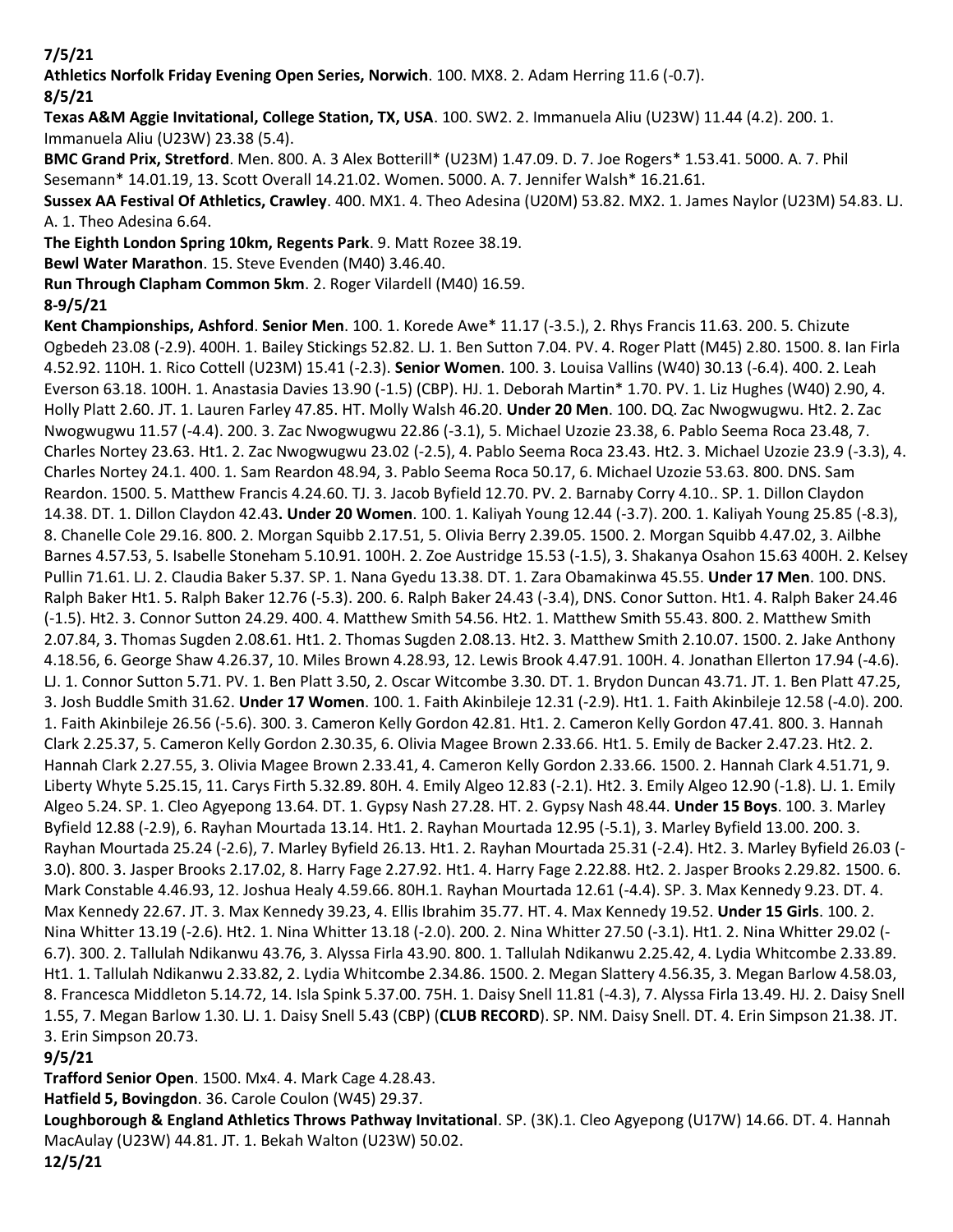**BMC Gold Standard Races, Birmingham University**. 1500. A. Yasmin Austridge 4.28.25.

**BMC Regional Races, Wormwood Scrubs**. 3000. A. Alex Bruce Littlewood 8.24.45.

**Thames Valley Open, Wormwood Scrubs**. 100. MX1. 1. Charlotte Weiss 14.21 (U15G) (-0.7). 800. MX2. 9. Luciana Smith (U13G) 2.31.39. 1500. MX1. 10. Lara Mannes (U17W) 4.58.00.

**Loughborough Open**. 100. SM 3. 3. Jeriel Quainoo (U20M) 10.83 (1.0). SM4. 1. Jak Mensah (U23M) 11.08 (0.4). 200. SM2. 5. Jeriel Quainoo (U20M) 21.79 (-1.0). SM3. 2. Jak Mensah 22.32 (U23M) (nw). 100H. SW1. 4. Anastasia Davies (U23W) 13.75 (- 0.7). 110H. SM1. 3. Rico Cottell (U23M) 14.90 (0.7). SM2. 3. Rico Cottell 14.93 (U23M) (0.8). HJ. SM. 5. Kelechi Aguocha 2.05. HJ. SW. 5. Ashleigh West\* (U23W) 1.69.

**University Of Birmingham Series 2**. 400. MX6. 1. Sam Reardon (U20M) 48.61. 800. MX1. 1. Henry Fisher (U20M) 1.53.23. 5000. MX3. 5. Charlie Davis 14.28.26. 400H. SM1. 2. Bailey Stickings 51.89. DT. SW. 2. Hannah MacAulay 40.98. **13/5/21**

**Meeting International Citta di Savona, Savona, Italy**. 200. 1. Dina Asher Smith 22.56 (0.8).

**Harrow Spring Open**. 400. MX7. 7. Michael Uzozie (U20M) 53,82.

**TCNJ Last Chance, Ewing, NJ, USA**. 100H. 1. Isabella Hilditch (U23W) 13.82 (1.2). Ht1. 1. Isabella Hilditch (U23W) 14.08 (0.0). **13-15/5/21**

**SEC Championship, College Station, TX, USA**. 9. Immanuela Aliu (U23W) 11.96 (2.7). Ht1. 3. Immanuela Aliu (U23W) 11.62 (1.0). 200. Ht1. 3. Immanuela Aliu (U23W) 23.52 (0.0). 400. Ht4. 4. Amber Anning\* (U23W) 52.83. 800. 2. Katy Ann McDonald (U23W) 2.05.23. Ht3. 2. Katy Ann McDonald (U23) 2.06.1.

**ACC Championships, Raleigh, NC, USA**. HJ. 2. Rebecca Hawkins\* 1.75.

**14/5/21**

**Athletics Norfolk Friday Evening Open Series**. 200. MX10. 5. Adam Herring 23.6 (-1.0).

**14-15/5/21**

**NEICAA Champs, New Britain, CT, USA**. PV. 9. Lois Warden (U20W) 3.40.

**14-16/5/21**

**Big 12 Championships, Manhattan, KS, USA**. 400. Ht2. 5. Ethan Brown (U23M) 47.15.

**Southland Conference Championships, Humble, TX, USA**. 1500. 2. Declan Neary\* 3.59.44. 5000. 24. Lewis Mills 15.43.66. 3000s/ch. 10. Lewis Mills 9.34.44.

**Big Ten Championships, Champaign, IL, USA**. SP. 6. Divine Oladipo 17.20. DT. 3. Divine Oladipo 54.80.

**The American Outdoor Championships, Tampa, FL, USA**. LJ. B. 3. Funminiyi Olajidi\* 6.25.

**15/5/21**.

**Rocket Invitational, Toledo, OH, USA**. HT. 1. Joseph Ellis 69.98.

**West Suffolk Steeplechase Festival, Bury St Edmunds**. 3000 s/chase. 4. Lewis Harknett\* 9.29.1. 1500s/chase. 5. Gabriella Martin (U17W) 5.30.7, 7. Ailbhe Barnes (U20W) 5.36.5, 12. Carys Firth (U17W) 6.07.3, 13. Isla Spark (U15G) 6.09.0. **Kew Gardens AIR 10km**. 48. Julie Reynolds (W40) 39.23.

**16/5/21**

**Cambridge Clubs Warm Up Series, Cambridge**. 100. SM1. 1. Chizute Ogbedeh (U23M) 11.2.

**Southampton AC May Open**. 400. Mx4. 3. Drew Burridge (U20M) 51.91. 800. MX8. 2. Alex Bruce Littlewood 1.59.54. **Birchfield Harriers National Athletics League Warm Up, Nuneaton. Senior Men**. HJ. 5. Kelechi Aguocha (U23M) 2.05, 9. Theo Adesina (U20M) 1.85. TJ. 1. Jonathan Ilori 15.45. **Senior Women**. Race 3. Kaliyah Young (U20W) 12.28 (0.2). R7. 2. Kaliyah Young (U20W) 12.47 (-2.6). 200. R1. 4. Kaliyah Young (U20W) 25.34 (0.9). 100H. R1. 6. Mallory Cluley (U20W) 14.01 (0.0). R4. 1. Mallory Cluley 14.64 (-1.0). 400H. R2. 6. Alex Hill 64.26. HJ. 5. Ashleigh West\* (U23W) 1.65. TJ. 1. Zara Asante (W35) 12.28, 7. Toyin Orelaja 10.70. **Under 20 Men**. 110H. R1. 5. Theo Adesina 15.27 (-1.8). R2. 1. Theo Adesina (-0.2) 15.59. **South West Athletics Spring Junior and Senior Open Series, Exeter**. 400H. 2. Coleman Corry (U23) 57.77. **17/5/21**

**Blackheath & Bromley Sprints Evening, Norman Park**. 75m. Round 1. Race 1. 1. Makai Sabido-Rooney (U15B) 9.99 (0.1), 6. Troy Ogedengbe (U13B) 10.98. R2. 1. Theo Osobu (U13B) 10.87 (1.1), 2. Antonio Montgomery (U13B) 10.92, 4. Heidi Coulson (U13G) 11.85. R3. 2. Antonio Montgomery (U13B) 10.87 (0.0). 100. Men. Round 1. Race 2. 7. Toby Olubi 11.58 (- 0.1). R3. 3. Zac Nwogwugwu (U20M) 11.05. R4. 1. Kyle Reynolds Warmington (U20M) 10.93 (-0.3), 3. Issah Abdulkarim (U17M) 11.68, 4. Nathan Firla (U17M) 11.89. R6. 1. Ralph Baker (U17M) 11.80 (-0.3). R7. 1. Marley Byfield (U15B) 12.40 (- 0.3), 2. Ben Platt (U17M) 12.47, 3. Rayhan Mourtada (U15B) 12.58, 7. Joshua Dowling 14.73. R8. 3. Paul Sutherland (M55) 13.94 (-0.1), 4. Jamie Ellerton (U13B) 14.22, 5. Charlie Platt (U13B) 14.26. R2. R2. 2. Kyle Reynolds Warmington (U20M) 10.82 (0.3), 4. Zac Nwogwugwu (U20M) 11.06. R3. 2. Toby Olubi 11.65 (0.3), 3. Issah Abdulkarim (U17M) 11.72, 4. Ralph Baker (U17M) 11.73, 6. Nathan Firla (U17M) 11.99. R4. 3. Marley Byfield (U15B) 12.26 (0.4). R5. 1. Tobias Seales (U20M) 12.16 (0.1), 2. Rayhan Mourtada (U15B) 12.51, 5. Charlie Platt (U13B) 14.31, 6. Jamie Ellerton (U13B) 14.33. Women. R1. R1.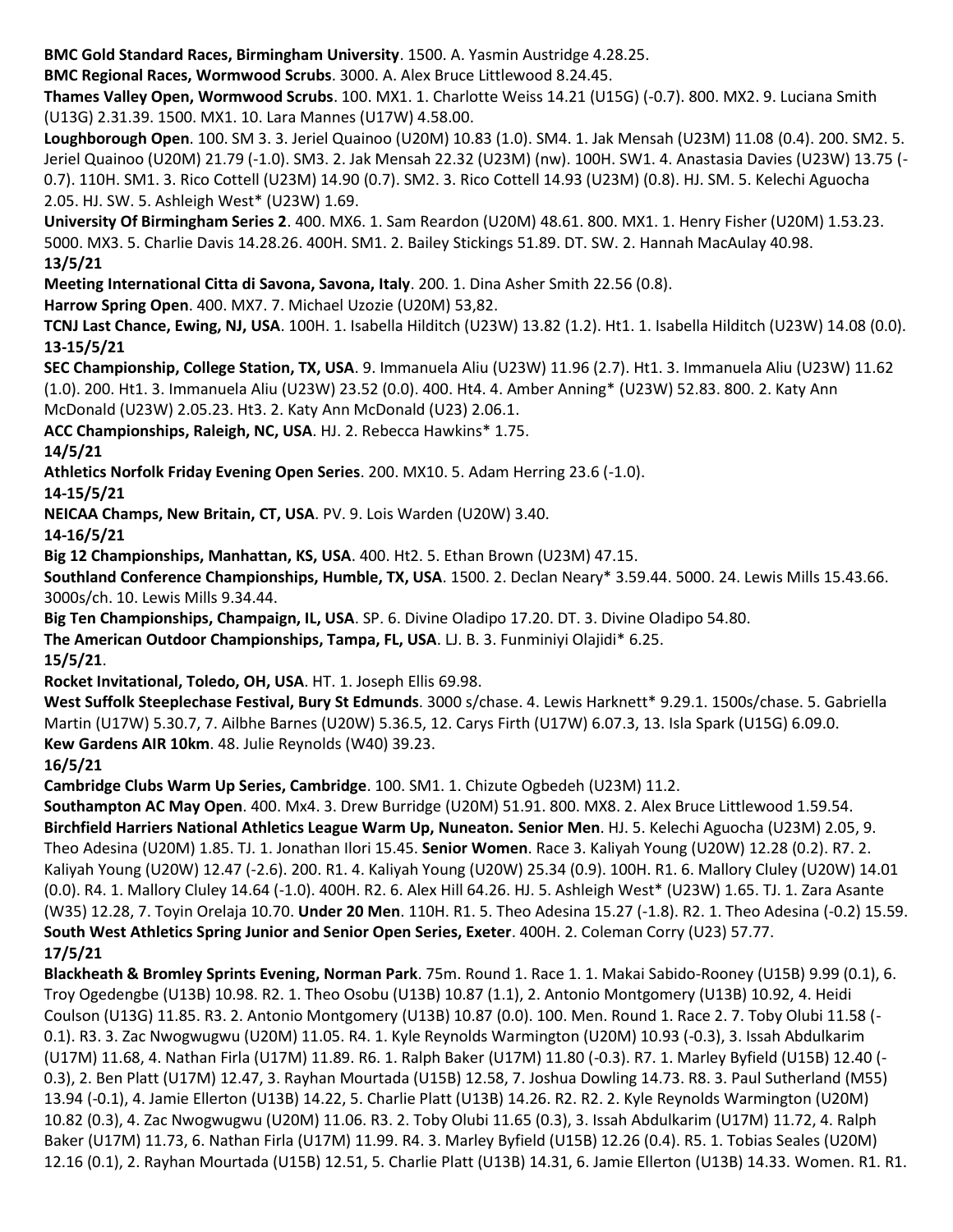3. Kaliyah Young (U20W) 12.16 (0.0). R2. 2. Tianna Haynes (U20W) 12.62 (-0.1). R3. 4. Yves Boothe (U15G) 13.34 (-0.2). R6. 1. Daisy Snell (U15G) 12.73 (0.0), 2. Nina Whitter (U15G) 12.94, 3. Olivia Gewitzke (U17W) 13.69, 6. Louisa Vallins (W40) 14.00. R7. 2. Chizam Biniface (U13G) 13.51 (-0.1), 3. Alexa Moren-Rosado (U15G) 14.05. R8. 1. Alyssa Firla (U15G) 13.60 (- 0.1), 2. Tallulah Ndikanwu (U5G) 14.05, 3. Megan Barlow (U15G) 14.52, 4. Erin Simpson (U15G) 14.79, 5. Helen Godsell (W65) 15.14. R2. R1. 3. Tianna Haynes (U20W) 12.63 (-0.2). R2. 3. Nina Whitter (U15G) 13.08 (-0.2). R3. 1. Alyssa Firla (U15G) 13.47 (-0.3), 3. Olivia Gewitzke (U17W) 13.77. R4. 2. Alexa Moren-Rosado (U15G) 14.14 (0.0), 3. Tallulah Ndikanwu (U15G) 14.15, 4. Louisa Guthrie (W40) 14.16, 5. Megan Barlow (U15G) 15.15. R5. 3. Erin Simpson (U15G) 14.94 (-0.2), 4. Helen Godsell (W65) 15.21. LJ. 1. Connor Sutton (U17M) 5.83, 2. Dylan Carroll (U17M) 5.78, 5. Emily Algeo (U17W) 5.01, 6. Claudia Baker (U20W) 4.82, 8. Paul Sutherland (M55) 4.66, 11. Emily Hayden de Carbonnieres (U15G) 4.13, 13. Jamie Ellerton (U13B) 3.95. SP. U17M. 1. Brydon Duncan 12.93. SP. 4KG. 1. Nana Gyedu (U20W) 14.66, 3. Max Kennedy (U15B) 9.14.

# **19/5/21**

**Charnwood Open, Loughborough**. 100. MX8. 2. Michael Damoah (U23M) 10.95 (0.0). DT. MXB. 2. Hannah MacAulay (U23W) 41.19.

#### **20/5/21**

**Tucson Elite Classic, Tucson, AZ, USA**. HT. 8. Tom Parker 62.72

BMC Regional Races, Leeds. 3000. B. MX. 7. Mark Cage 9.32.76.

**21/5/21**

**World Athletics Continental Tour Bronze Level, Dessau, Germany**. 800. 3. Alex Botterill\* (U23M) 1.46.52 **22/5/21**

**London Hurdles And Middle Distance Open, Norman Park**. 800. MX1. 1. Angus Harrington (U23M) 1.49.48, 2. Henry Fisher (U20M) 1.50.59. MX5. 1. Jasper Brooks (U15B) 2.12.49. MX6. 5. Cameron Kelly Gordon (U17W) 2.23.23. MX7. 2. Harry Fage (U15B) 2.19.18, 5. Tallulah Ndikanwu (U15G) 2.22.03. MX8. 1. Hendri Verster (U15B) 2.16.87, 5. Megan Barlow (U15G) 2.26.03. MX9. 5. Franco Hillier (U15B) 2.26.75. MX10. 2. Ben O Grady (U13B) 2.27.73, 3. Lydia Witcombe (U15G) 2.29.22, 5. Emily Deveney (U15G) 2.37.06. MX11. 3. Liberty Whyte (U17W) 2.28.65, 5. Jed Starvis (U15B) 2.34.48. MX12. 4. Cara Gould (U17W) 2.32.78, 8. Maria Salamanca (U15G) 2.37.62, 9. Kyla Dervish (U15B) 2.41.44. MX13. 6. Madeleine Marston (U15G) 2.40.99, 9. Mya Butler (U15G) 2.53.59. MX14. 2. Beth Regan (U13G) 2.36.17, 3. Lola Bischoff (U15G) 2.38.11, 4. Samuel Barlow (U13B) 2.43.58. 1500. MX1. 11. Dan Kennedy 4.20.77. MX2. 6. Jake Anthony (U17M) 4.14.71. MX3. 1. Thomas Sugden (U17M) 4.18.58. MX4. 4. Joshua Dowling 4.38.02. MX5. 1. Ted Marston (U17M) 4.32.22, 10. Hannah Clark (U17W) 4.46.88, 14. Jessica Keene (U23W) 4.51.58. MX6. 1. Lucas Elmqvist (U13B) 4.43.51, 6. Megan Slattery (U15G) 4.53.35. MX7. 4. Charlotte Bloodworth (U13G) 5.01.30. MX8. 3. Liberty Whyte (U17W) 5.12.09. MX9. 9. Lydia Marston (U13G) 5.55.81. 3000. MX2. 5. James Barnes (U17M) 9.31.94. MX3. 7. Olivia Magee-Brown (U17W) 11.20.90, 8. Amber Cockburn (U15G) 11.26.50, 10. Cristina Gilodi-Johnson (U15G) 11.50.54. 5000. MX1. 6. Roger Vilardell (M40) 16.04.14. MX2. 3. Micah Evans 16.35.36, 6. Graeme Lugar 16.44.85, 15. Ian Firla (M50) 17.30.88. MX3. 6. Carole Coulon (W45) 18.25.80 (**CLUB W45 RECORD**). 75H. R1. 2. Daisy Snell (U15G) 11.39 (0.4). R4. 2. Alyssa Firla (U15G) 12.78 (0.3). R5. 4. Emily Hayden de Carbonnieres (U15G) 14.41 (0.2). 80H. 1. Rayhan Mourtada (U15B) 11.79 (-0.4) R3. U17W. 1. Emily Algeo 12.51 (-0.6). 100H. U17M. R2. 4. Jonathan Ellerton (U17M) 16.67 (-0.4). 100H. SW. 2. Shakanya Osahon (U20W) 14.95, 3. Zoe Austridge (U20W) 15.26. 300H. 4. Emily Algeo (U17W) 47.53. 400H. M50. 4. Paul Sutherland (M55) 73.11. 400H. SW1. 7. Kelsey Pullin 71.65. 1500s/c. 1. Morgan Squibb (U20W) 5.12.52, 2. Ailbhe Barnes (U20W) 5.27.94, 3. Isla Spink (U15G) 5.59.70. 3000 Walk. 7. Abigail Smith (U17W) 16.06.03, 10. Jonathan Ellerton (U17M) 17.36.80. LJ. A. 8. Emily Hayden de Carbonnieres 4.10, 13. Jamie Ellerton (U13B) 3.69. LJ. B. 3. Connor Sutton (U17M) 5.70, 10. Zara Asante (W35) 4.97, 13. Paul Sutherland (M55) 4.66. PV. 2. Barnaby Corry (U20M) 4.30, 4. Ben Platt (U17M) 3.90, 6. Ethan Kitteridge (U20M) 3.70, 7. Oscar Witcombe (U17M) 3.40, 12. Finn Kitteridge (U15B) 2.90, 13. Roger Platt (M50) 2.80, 14. Charlie Platt (U13B) 2.70. **Herne Hill Harriers Open Endurance Meeting, Battersea Park**. 400. MX2. 2. Zakia Mossi (U20W) 59.8. 800. MX1. Callum Parker 1.56.2. MX4. 3=. Kate Price (U17W) 2.21.3, 5. Naomi Toft (U20W) 2.22.6, 6. Imogen Hadley (U17W) 2.24.2. MX5. 2. Lara Mannes (U17W) 2.19.2. 1500. MX2. 2. Fleur Todd Warmouth (U17W) 4.36.5. MX3. 9. Amy Leach 5.18.4. **Athletics Norfolk Weekend Series, Norwich**. 400. MX2. 3. Adam Herring 53.4. HT. 2. Gemma Vickery\* 49.39. **SOAR MK 3000 PB Special, Milton Keynes**. 4. Charlie Davis (U23M) 8.20.78. **23/5/21**

**Muller Grand Prix, Gateshead. Men**. 200. 6. Adam Gemili 21.18 (-3.0). **Women**. 100. 1. Dina Asher Smith 11.35 (-3.1). Ht2. 1. Dina Asher Smith 11.45 (-4.4).

**Loughborough International. Men**. 200. N/S 2. 5. Jeriel Quainoo (U20M) 21.70 (1.4). HJ. 4. Kelechi Aguocha 2.13. TJ. 7. Jonathan Ilori 13.26. 4x400. 2. GB Juniors (inc Sam Reardon) 3.09.68. **Women**. 200. N/S. 3. Kaliyah Young (U20W) 24.74 (- 0.8). 1500. 3. Niamh Bridson Hubbard 4.22.36. 3000. 7. Jennifer Walsh\* 9.31.12. 100h. 2. Mallory Cluley (U20W) 13.61 (2.5),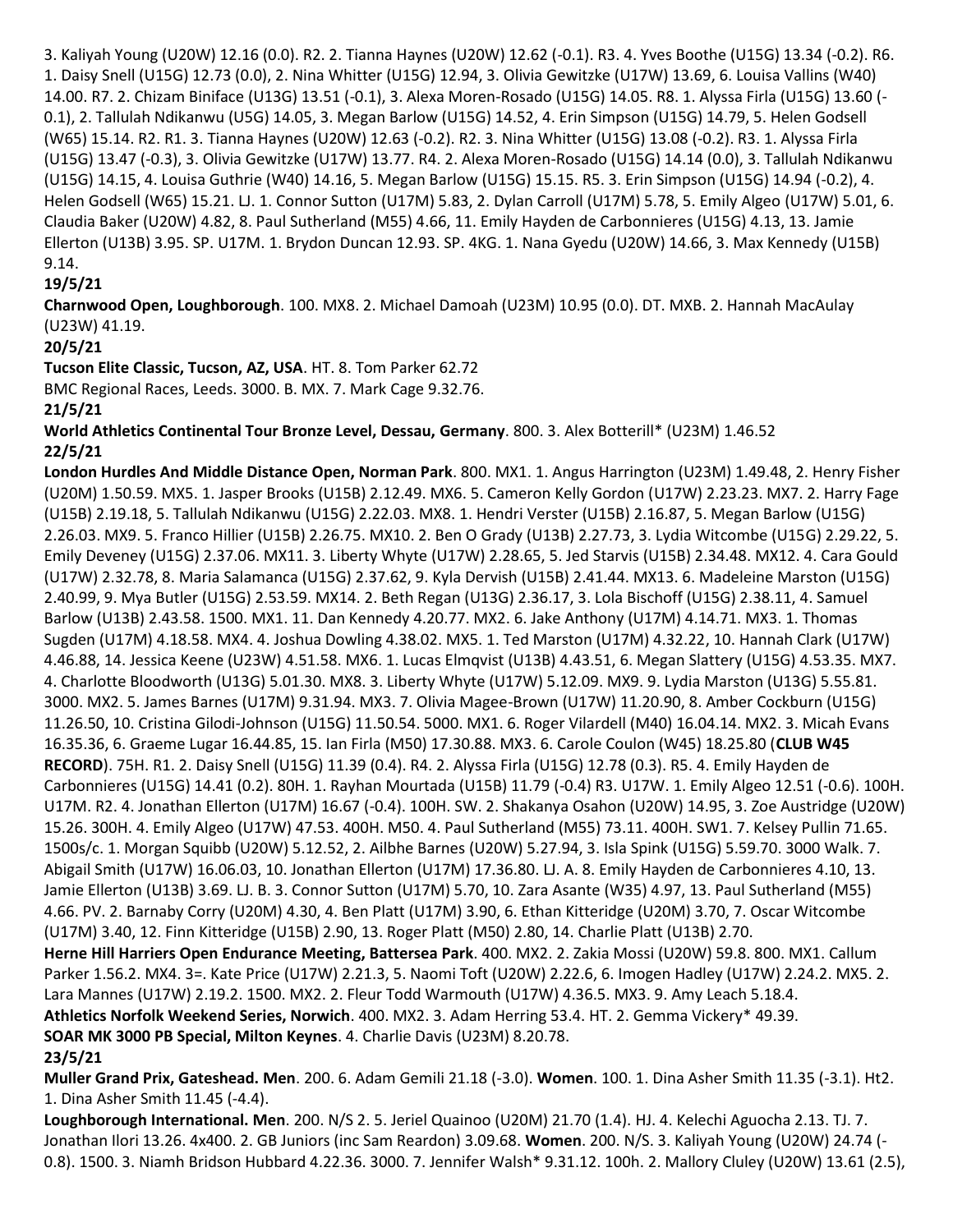3. Anastasia Davies (U23W) 13.64. 3000 /ch. 3. Yasmin Austridge 10.45.04 (**CLUB U23 AND SENIOR RECORD**). HJ. 5. Ashleigh West\* 1.65. TJ. 1. Jahisha Thomas 13.09, 5. Zara Asante 12.03. SP. 3. Nana Gyedu (U20W) 14.54. JT. 4. Bekah Walton (U23W) 47.59, 8. Hollie Arnold 40.30.

**Lee Valley Throws Festival**. SP. 6kg. 1. Dillon Claydon (U20M) 15.03. DT (1.75kg). 1. Dillon Claydon 46.07. DT (1.5kg). 2. Brydon Duncan 44.14. HT. 17W. 2. Gypsy Nash 46.45.

**Kent Young Athletes League Div One, Dartford. Under 15 Boys.** 100. A. 3. Marley Byfield 12.7. B. 1. Rayhan Mourtada 12.6. 300. A. 5. 5. Alexander Morrell 45.3. B. 4. Harry Fage 43.7. 1500. A. 4. Harry Fage 4.53.1. B. 3. Joshua Healey 4.53.1. 80H. A. 1. Rayhan Mourtada 11.9. B. -. HJ. A. 5. Finn Kitteridge 1.40. B. 4. Ryan Rennie 1.40. LJ. A. 2. Zuriel Nwogwugwu 5.51. B. 1. Ryan Rennie 4.47. SP. A. 2. Max Kennedy 9.47. B. -. JT. A. 2. Max Kennedy 39.43. B. 4. Ryan Rennie 16.70. HT. A. -. B. -. 4X100. 2. B&B. (Marley Byfield, Zuriel Nwogwugwu, Rayhan Mourtada, Ryan Rennie) 48.9. 4X300. 1. B&B (Marley Byfield, Zuriel Nwogwugwu, Rayhan Mourtda, Alexander Morrell) 2.50.4. Match. 1. Medway & Maidstone 162.5, 2. Tonbridge 1 149, Tonbridge 2/Judd School 141.5, 4. B&B 124, 5. Sevenoaks 75, 6. Bexley 58, 7. Cambridge Harriers 23, 8. Paddock Wood/Folkestone 5. **Under 15 Girls.** 1. A. 3. Adaeze Anele 13.3. B. 1. Nina Whitter 13.4. 200. A. 2. Tallulah Ndikanwu 44.6. B. 2. Alyssa Firla 44.1. 1500. A. 2. Molly May Mooney-Clarke 5.15.2. B. 1. Megan Slattery 5.02.3. 75H. A. 4. Alyssa Firla 12.6. B. 2. Amber Cockburn 14.4. HJ. A. 1. Nina Whitter 1.45. B. 1. Megan Barlow 1.35. LJ. A. 1. Daisy Snell 5.14. B. 1. Emily Hayden de Carbonierres 4.32. SP. A. 1. Daisy Snell 9.76. B. 1. Erin Simpson 7.24. DT. A. 5. Erin Simpson 16.84. B. 3. Islay Pearson 15.35. JT. A. 3. Erin Simpson 20.44. B. 1. Islay Pearson 14.57. 4x100. 1. B&B (Adaeze Anele, Nina Whitter, Emily Hayden de Carbonierres, Erin Simpson) 53.0. 4x300. 1. B&B (Tallulah Ndikanwu, Megan Barlow, Alyssa Firla, Emily Deveney) 3.05.4. **Match**. 1. B&B 1 176, 2. Medway & Maidstone 175.5, 3. Sevenoaks 113, 4.Bexley 112, 5. Tonbridge 111.5, 6. Cambridge Harriers 93, 7. Paddock Wood/Folkestone 64.5, 8. Tonbridge 2/Judd School 62.5. **Under 13 Boys**. 100. A. 4. Joshua Dako 14.6. B. Theodore Osobu 14.3. 200. A. 3. Jamie Ellerton 29.8. B. 4. Thomas Vallins 31.4. 1500. A. 1. Joseph Scanes 5.00.0. B. 2. Samuel Barlow 5.31.3. 75H. A. 1. Jamie Ellerton 13.8. B. 1 Joshua Dako 14.8. HJ. A. Sam Barlow NM. B. -. LJ. A. 1. Jamie Ellerton 4.15. B. 1. Joshua Dako 3.82. SP. A. 2. Noah Fage 6.45. B. 2. Rory Witcombe 5.22. DT. A. 3.Noah Fage 16.11. B. 5. Rory Witcombe 10.64. HT. A. 1. Noah Fage 17.89. B. 3. Rory Witcombe 9.05. 4x100. 5. B&B (Joshua Dako, Jamie Ellerton, Theodore Osobu, Thomas Vallins) 60.0. **Match.** 1. Tonbridge B/Judd School 155, 2. B&B 1 136, 3. Tonbridge 1 127.5, 4. Medway & Maidstone 126.5, 5. Paddock Wood/Folkestone 81, 6. Bexley 67, 7. Cambridge Harriers 41, 8. Sevenoaks 37. **Under 13 Girls**. 75. A. 3. Heidi Coulson 11.5. B. 1. Chizam Boniface 10.4. 150. A. 5. Sophie Tran 23.3. B. 5. Lottie Palmer 24.9. 1200. A. 1. Luciana Smith 4.02. B. 1. Naimah Mossi 4.06.2. 70H. A. 1. Charlotte Bloodworth 23.9. B.-. HJ. 1. Heidi Coulson 1.15. B. -. LJ. A. Heidi Coulson 3.68. B.-. SP. A. 2. Charlotte Bloodwoth 5.33. B. DT. A. 1. Charlotte Bloodworth 15.76. B. -. JT. A. -. B.-. 4X100. 2. B&B (Heidi Coulson, Sophie Tran, Lottie Palmer, Chizam Boniface) 61.9. **Match**. 1. Medway & Maidstone 137.5, 2. B&B 1 109, 3. Paddock Wood/Folkestone 107.5, 4. Tonbridge 1 102, 5. Bexley 93, 6. Sevenoaks 54, 7. Cambridge Harriers 31. **Overall Match Result**. 1. B&B 1 570, 2. Medway & Maidstone 569, 3. Tonbridge 1 515, 4. Tonbridge 2/Judd School 384, 5. Bexley 355, 6. Sevenoaks 294, 7. Paddock Wood/Folkestone 283, 8. Cambridge Harriers 213. **Non Scoring**. Under 15 Girls. 100. 7. Alexia Moren- Rosado 18.2. 300. 1. Emily Deveney 47.9. 1500. 2. Isla Spink 5.32.7. SP. 1. Islay Pearson 7.44. JT. 1. Amber Cockburn 20.15. Under 13 Boys. 200. 1. Theodore Osubu 30.4. 4x100. 3. B&B 1. (Samuel Barlow, Rory Witcombe, Noah Fage, Joseph Scanes) 66.5. Under 13 Girls. 1200. 1. Beth Regan 4.22.0. **Kent Young Athletes League Div Two, Dartford. Under 15 Boys**. 100. A. 1. David Dare 12.6. B. 1. David Ikuesan 12.8. NS. 1. Harrison Vallins 13.4. 300. A. 2. Hendri Verster 43.4. 1500. A. 3. Ryan Tran 5.51.3. LJ. A. 1. Harrison Vallins 4.26. 4x100. 1. B&B (David Dare, David Ikuesan, Hendri Verster, Harrison Vallins) 50.9. 4x300. 1. B&B (David Dare, Harrison Vallins, David Ikuesan, Hendri Verster) 3.08.1. **Match**. 1. B&B 2 70, 2. Dartford Harriers 64, 3.Central Park Athletics 62, 4. M&M 2 45, 5. Invicta East Kent 32, 6.Swale Combined 37. **Under 15 Girls**. 100. A. 5. Eniola Ayeni 14.3. B. 5. Keira Oluchi Nwaozoh 15.2. NS. 5. Amelia Lacy 16.1. 1500. A. 1. Lydia Witcombe 5.12.2. B. 1. Amie Gould 5.34.0. LJ. A. 6. Lydia Witcombe 3.19. B. 5. Keira Oluchi Nwaozoh 3.01 SP. A. 4. Lydia Witcombe 5.30. **Match**. 1. Thanet 132, 2. Dartford Harriers 130, 3. Invicta East Kent 124, 4. M&M 2 102, 5. Central Park Athletics 80, 6. B&B 2 46. **Under 13 Boys**. 100. A. 1. Troy Ogedengbe 14.6. B.-. 200. A. 1. Troy Ogedengbe 29.7. B. -. 1500. A. 2. James Shaw 5.23.1. B. 3. Heath Griffin 5.36.7. SP. A. 1. Charlie Platt 7.75. 4x100. 1. B&B (Charlie Platt, Heath Griffin, James Shaw, Troy Ogedengle) 63.4. **Match** 1. Swale Combined 111, 2. Central Park Athletics 88, 3. Dartford Harriers 76, 4.Thanet 75, 5. B&B 2 59, 6. Invicta East Kent 36, 7. Paddock Wood/Folkestone 2 16. **Under 13 Girls**. 75. A. 6. Maya Al Faisal 12.1. 150. A. 6. Maya Al Faisal 25.1. 1200. A. 2. Abigail Williams 4.36.5. B. 1. Rowan Pearson 4.41.5. NS. 1. Hissa Al Faisal 4.35.4. LJ. A. 2. Maya Al Faisal 3.66. B. 1. Hissa Al Faisal 3.12. **Match**. 1. Dartford Harriers 122, 2. Invicta East Kent 107, 3. Central Park Athletics 104, 4. Thanet 81, 5. B&B 2 46, 6. Swale 37, 7. M&M 2 12. **Overall Match Result**. 1. Dartford Harriers 417, 2. Central Park Athletics 359, 3. Invicta East Kent 304, 4. Thanet 303, 5. B&B 2 246, 6. Swale 195, 7. M&M 2 184, 8. Paddock Wood/Folkestone 2 41. **Gloucestershire County Championships, Gloucester. Under 15 Girls**. 100. 3. Charlotte Weiss 14.0. 200. 5. Charlotte Weiss

29.8.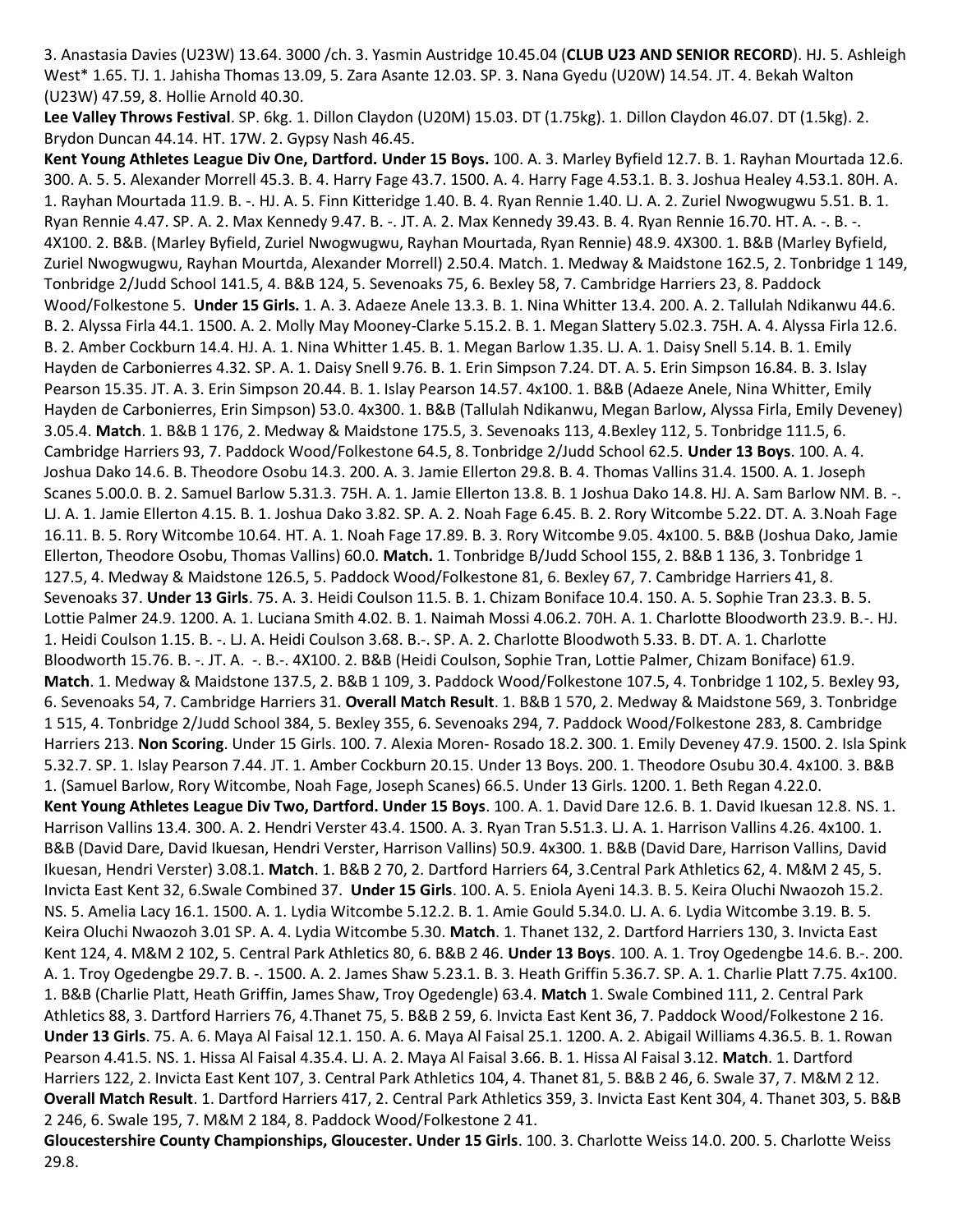#### **London University and Colleges Championships, Battersea Park**. JT. 1. Elspeth Jamieson\* 40.19.

**Enervit Peterborough Marathon**. 26. Ben Cockburn 2.51.53

# **24/5/21**

**B&B Sprints Open, Norman Park**. 100. Mx1. 2. Kyle Reynolds Warmington (U20M) 10.90 (1.1). MX3. 2. L.J. Wright (U20M) 11.67 (0.8), 7. Tianna Haynes (U20W) 12.44, 8. Zsiriah Thomas (U20W) 12.58. MX5. 1. Tobias Seales (U20) 12.11 (0.1), 2. Jadon Ekpo (U15B) 12.28, 6. Zoe Austridge (U20W) 12.97, 8. Achieng Oneko (U20W) 13.18. Mx6. 4. Molly Savage (U20W) 13.19 (0.1), 5. Makai Sabido Rodney (U15B) 13.29, 8. Troy Ogendengbe (U13B) 14.55. MX7. 2. David Ikuesan (U15B) 12.86 (- 0.3), 3. Nina Whitter (U15G) 13.18, 4. Olivia Gewitzke (U17W) 13.51, 6. Adaeze Anele (U15G) 13.68, 8. Thomas Vallins (U13B) 15.16. MX8. 1. Chizam Boniface (U13G) 13.45 (-0.1), 4. Jamie Ellerton (U13B) 14.41. MX9. 1. Alexander Morrell (U15B) 13.10 (-0.1), 2. Daniel Jenkins (U15B) 13.30, 3. Charlotte Weiss (U15G) 14.11. 200. MX3. 1. Charles Nortey (U20M) 23.08 (0.0), 2. Adam Islam – Medeaux (U17M) 23.27, 4. Ralph Baker (U17M) 23.86, 5. Ross Edmunds 24.06, 6. Issah Abdulkarim (U17M) 24.16. MX4. 1. Laurence Goslin (U17M) 25.05 (0.5). MX5. 3. Nina Whitter (U15G) 27.27, 5. Troy Ogendengbe (U13B) 30.72. MX6. 3. Louisa Vallins (W40) 28.79 (0.5), 6. Laura Brown (U23W) 30.30. MX7. 1. Hendri Verster (U15B) 28.49 (-0.2). MX8. 1. Alexander Morrell (U15B) 27.29 (0.8), 2. David Ikuesan (U15B) 28.57, 3. Erin Simpson (U15G) 30.04, 4. Jamie Ellerton (U13B) 30.33. 300. MX1. 3. Cheriece Hylton 39.51. MX2. 1. Chanelle Cole (U20W) 43.14, 4. Faith Mpassy (U17W) 44.85. MX3. 2. Cameron Kelly-Gordon (U17W) 44.10, 3. Alyssa Firla (U15G) 44.78, 4. Tallulah Ndikanwu (U15G) 45.38. MX4. 1. Emily Algeo (U17W) 45.30, 3. Charlotte Hosp (U17W) 48.66, 6. Yasmeen Islam – Medeaux (U15G) 51.39. MX5. 2. Marley Byfield (U15B) 41.67, 4. Megan Barlow (U15G) 46.91, 5. Raphaella Lancaster (U20W) 58.15. 400. MX1. 1. Sam Reardon (U20M) 48.03. MX3. Angus Harrington (U23M) 49.56, 4. Pablo Seema Roca (U20M) 49.64, 6. Drew Burridge (U20M) 52.72, 7. Ross Edmonds 53.42. MX4. 3. Nathan Firla (U17M) 53.40, 6. Holly Mpassy (U20W) 57.34. MX6. 3. Christopher Barrett (U17M) 57.83, 4. Stephanie Fisher (U23W) 60.37, 5. Jonathan Ellerton (U17M) 62.79. MX7. 1. Jasper Brooks (U15B) 59.02, 2. Morgan Squibb (U20W) 60.54, 5. Matilda Shilland (U15G) 66.99. HJ. MX. 5. Tallulah Ndikanwu (U15G) 1.45, 6. Megan Barlow (U15G) 1.35, 7. Samuel Barlow (U13B) 1.15. **26/5/21**

**London Schools Combined Events Championships, (including Middlesex and Kent Championships**). **Intermediate Boys** Pentathlon. 5. Nathan Firla 1982 (1500 – 4.58.2, 100H – 18.51 (0.0), LJ – 5.30, DT – 24.73, JT – 26.01). **Junior Boys** Pentathlon. 4. Andrew Nikoro 2160 (800 – 2.47.84, 80H -12.47, HJ – 1.55, LJ – 4.83, SP. – 11.65). **Junior Girls**. Pentathlon. 1. Daisy Snell 3183 (800 – 2.35.97, 75H – 11.80 (-0.6), HJ – 1.60, LJ – 5.27, SP – 9.48) (**CLUB UNDER 15 GIRLS RECORD**), 6. Alyssa Firla 2094 (2.44.00, 12.79 (-0.6), 1.20, 3.96, 7.48), 10. Sybil Wirrom – Jorrie 1945 (3.04.19, 13.99 (0.0), 1.25, 4.45, 7.48), 19. Eniola Ayeni 1646 (3.11.85, 15.85, 1.35, 4.06, 5.93).

**Chelmsford Sport and Athletics Centre, Chelmsford**. 100. MX4. 4. Michael Uzozie (U20M) 11.39 (2.3). 200. MX10. 4. Michael Uzozie (U20M) 23.42 (0.4).

**West Yorkshire League, Cleckheaton**. 1500. 5. Mark Cage (Spenborough) 4.26.48. **26-29/5/21**

**NCAA East Preliminaries, Jacksonville, FL, USA**. 400. SF. 3. Amber Anning\* (U23W) 51.78. Ht5. 2. Amber Anning\* (U23W) 52.64. 800. S3. 2. Katy Ann McDonald (U23W) 2.01.67. Ht1. 1. Katy Ann McDonald (U23W) 2.02.54.HJ. B. 16. Rebecca Hawkins\* (U23W) 1.72. SP. D. 5. Divine Oladipo 16.79. DT. C. 6. Divine Oladipo 54.99.

**NCAA West Preliminary, College Street, TX, USA**. LJ. NM. Funminiyi Olajide\* (U20W).

#### **27/5/21**

**Manchester Invitational 2021 organised by Bryggen Sports**. 200. 1. Cheriece Hylton 23.74 (-0.3). 400. Cheriece Hylton DNF. 800. 1. Alex Botterill\* 1.46.57. 100H. 3. Mallory Cluley (U20W) 13.87 (-1.4).

**28/5/21**

**Wanda Diamond League, Doha, Qatar**.200. 6. Adam Gemili 20.58 (0.4).

# **29/5/21**

**Chula Vista Field Fest, Chula Vista, CA, USA**, HT. 8. Tom Parker 66.24.

**BMC Grand Prix, Sports City, Manchester**. 400. A. 3. Alex Botterill\* 48.44. 800. D. Joe Rogers\* 1.51.51. 1500. Women. A. 7. Jennifer Walsh\* 4.21.86.

**Cheltenham Restart Open**. 1500. MX2. 2. Jasper Brooks (U15B) 4.46.9. LJ. Men. 2. Ben Sutton (U23M) 6.99. Women. 3. Danielle Hopkins\* (U23W) 5.20.

**Be Fit Today Track Academy Open Series, Dagenham**. 100. Men. Round 1. Race 11. 1. Brandon Murray 10.89 (1.4). R2.R6. 2. Brandon Murray 10.78 (1.3). Women. R1R5. 2. Tyra Khambai-Annan (U17W) 11.99 (2.5). 150. Women. 2. Tyra Khambai-Annan (U17W) 18.64 (3.9). 400. MX1. 1. Leah Everson 63.26. 800. MX2. 2. Charlotte Bloodworth (U13G) 2.28.35. MX3. 5. Luciana Smith (U13G) 2.26.72, 10. Emily Deveney (U15G) 2.41.65.

**RUNFEST Kempton Park Marathon, Kempton Park**. 25. Tony Crowder 3.03.18.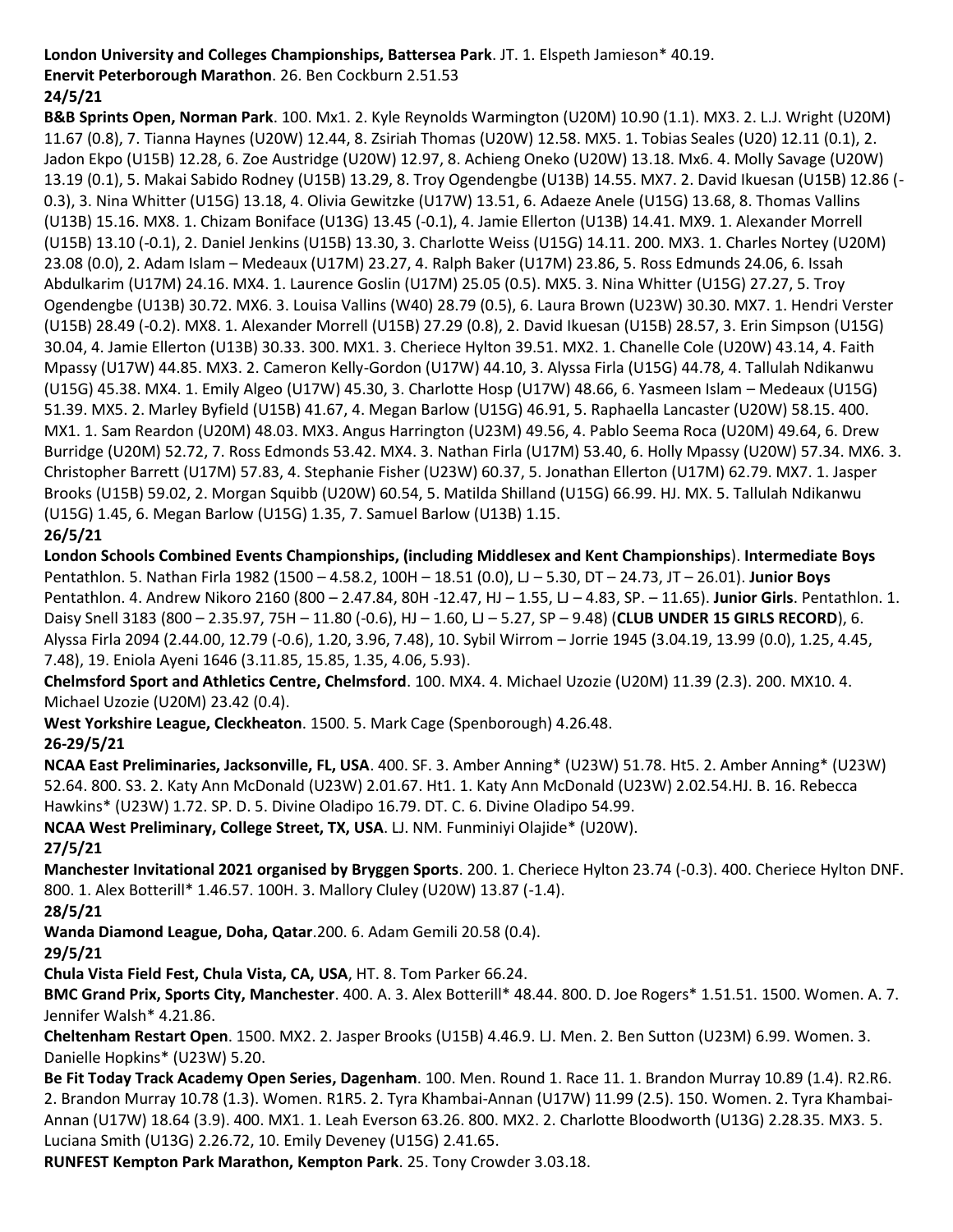# **29-30/5/21**

**England Athletics Senior and Under 20 Combined Events Championships, Bedford**. Under 20 Men. Theo Adesina DNF. (100  $-11.66$  (-0.6), LJ – 6.57, SP – 11.95, HJ – 1.89, 400 –DNF).

# **30/5/21**

**Youth Development League Upper Southern Kent, Norman Park. Match**. 1. Blackheath & Bromley 367, 2. Team ATIP 223, 3. Medway & Maidstone 199, 4. Cambridge Harriers 172, 5. Tonbridge 163, 6. Dartford Harriers 61. **Under 20 Men**. 100. A. 1. Kyle Reynolds Warmington 10.95 (1.2). B. 1. Zac Nwogwugwu 10.97 (-0.6). N/S. Albert Asante 11.79 (-0.6), Camron Nwaozah 12.36 (-0.6). 800. A. 1. Sam Reardon 1.54.00. B. 2. Louis Woods 2.07.82. 400H. A. 1. Harvey Sitwell 61.70. 2000 s/ch. A. 2. George Shaw (U17M) 6.48.66. B. 1. James Barnes (U17M) 6.56.10. N/S. Ted Marston 7.00.48. LJ. A. 2. Connor Sutton 5.78. PV. A. 2. Barnaby Corry 4.20. B. 2. Ethan Kitteridge 2.50. DT. A. 1. Dillon Claydon 46.89. 4X100. 1. B&B (Zac Nwogwugwu, Nathan Firla, Adam Islam Medeaux , Kyle Reynolds Warmington) 44.42. **Under 20 Women**. 200. A. Kaliyah Young 24.52 (0.5). B. 1. Tianna Haynes 25.45 (-1.1). N/S. Chanelle Cole 26.26 (0.2). 400. A. 1. Holly Mpassy 55.71. B. 1. Zakia Mossi 59.20. 1500. A. 3. Ailbhe Barnes 4.53.71. B. 1. Kate Price (U17W) 4.55.99. 3000. A. 1. Zoe White 10.56.22. HJ. A. 2. Zoe Austridge 1.50. TJ. A. 3. Molly Savage 10.20. SP. A. 1. Nana Gyedu 14.69. B. 1. Zoe Austridge 4.22. JT. A. 3. Zoe Austridge 18.94. B. 2. Kelsey Pullin 11.08. 4x400. 1. B&B (Zakia Mossi, Daniella Harper, Olivia Berry, Holly Mpassy) 4.01.36. **Under 17 Men**. 100. A. 2. Issah Abdulkarim 11.38 (2.3). B. 1. Adam Islam Medeaux 11.38 (0.3). 800. A. 1. Matthew Smith 2.03.28. B. 1. Miles Brown 2.07.53. 100H. A. 3. Jonathan Ellerton 16.72 (2.2). LJ. A. 2. Dylan Carroll 5.62. B. 2. Ben Platt 4.91. PV. A. 1. Ben Platt 4.00. DT. A. 1. Brydon Duncan 45.40. B. 1. Nathan Firla 18.57. **Under 17 Women**. 200. A. 1. Faith Akinbileje 24.33 (-0.1). B. 4. Emily Kerr 28.18 (0.5). 300. A. 2. Amarisa Sibley 41.17. B. 1. Cameron Kelly Gordon 43.31. 1500. A. 1. Gabriella Martin 4.49.93. B. 1. Lara Mannes 4.50.91. 3000. A. 1. Fleur Todd Warmouth 9.46.49. B. 1. Hannah Clark 10.57.35. HJ. A. 1. Elena Duncombe 1.45. B. 1. Faith Mpassy 1.35. TJ. A. 1. Amelia Gray 11.76. SP. A. 1. Cleo Agyepong 14.19. 4x300. 1. B&B (Cameron Kelly Gordon, Faith Mpassy, Amarisa Sibley, Gabriella Martin) 2.50.21.

**Additional Hurdles and relay races**. 80H. 1. Jodie Self 11.92. 100H. 1. Mallory Cluley 13.97 (2.1), 2. Shakanya Osahon 14.50, 3. Zoe Austridge 15.09. 4X100. U20W. 1. B&B "B" (Mallory Cluley, Kelsey Pullin, Shakanya Osahon and Kaliyah Young. ) 47.88, 2. B&B "A" (Ofejiro Otomewo, Tianna Haynes, Achieng Oneko, Zsiriah Thomas. ) 48.87. U17W. 1. B&B (Olivia Gewitzke, Faith Akinbileje, Faith Mpassy, Emily Kerr ) 50.86 4X400. U20M. 4X400. 1. B&B (Drew Burridge, Nathan Firla, Chris Barrett, Sam Reardon ) 3.29.96.

**Folkestone Coastal 10km**. 78. Ashley Pearson (W45) 40.29.

#### **31/5/21**

**Duval County Challenge, Jacksonville, Florida, US**. 200. 5. Adam Gemili 20.69 (1.6).

**BIGish Jumps and Throws Festival, Bedford**. Men. HJ. A. 8. Kelechi Aguocha (U23M) 2.09. Women. LJ. 1. Jahisha Thomas 6.57. B. 7. Mary Adeniji (U23W) 5.53. DT. B. 3. Hannah Macaulay (U23W) 40.88. JT. 3. Bekah Walton (U23W) 48.06, 4. Lauren Farley (U23W) 46.49.

**Aldershot Farnham & District Open Meeting 3**. 3000. MXC. 8. Amy Leach (U23W) 11.13.50.

**Kettering Open**. 100. MX13. 2. Jak Mensah (U23M) 10.79 (2.0). MX14. 6. Abdul Rahaman Jolaoso 10.82 (3.0).

**Boston Marathon, Boston, Lincs**. 164. William Brindley 3.07.13.

**Lee Valley Hurdles. Men**. 3000s/ch. 1. Lewis Harknett\* 9.34.15. **Women**.100H. 1. Annie Davies 13.47 (1.8). 400H. R2. 1. Alex Hill 62.44, 6. Kelsey Pullin 73.23.

#### **100 years ago in May 1921**

"It is pleasing to see various active men turning up at Stamford Bridge on Wednesday evenings to train, but there are several more good youngsters who have not yet put in an appearance. Those members finding Stamford Bridge inconvenient will always be welcomed and assisted at either Crystal Palace or Herne Hill by our clubmen also training there"

#### **75 years ago in May 1946**.

"The season opened with a match against Roan School on their ground….The School was very pleased at the presence of Sydney Wooderson and the queueing instinct of the nation was emphasized by the line of boys waiting for autographs at the dressing-room door." Wooderson won the mile race but was not permitted to score.

The first Evening Meeting takes place at Private Banks Ground, Catford Bridge. "In spite of the doubtful conditions and the cold, an inexplicably large crowd appeared, and Mrs Beardon, assuming her pre war role of programme seller, had soon sold out. The size of the crowd can be attributed largely to A Dale's energetic Press campaign and the magnetic personality of Sydney Wooderson… To encourage athletics in the schools, it has been decided to include a schools invitation race in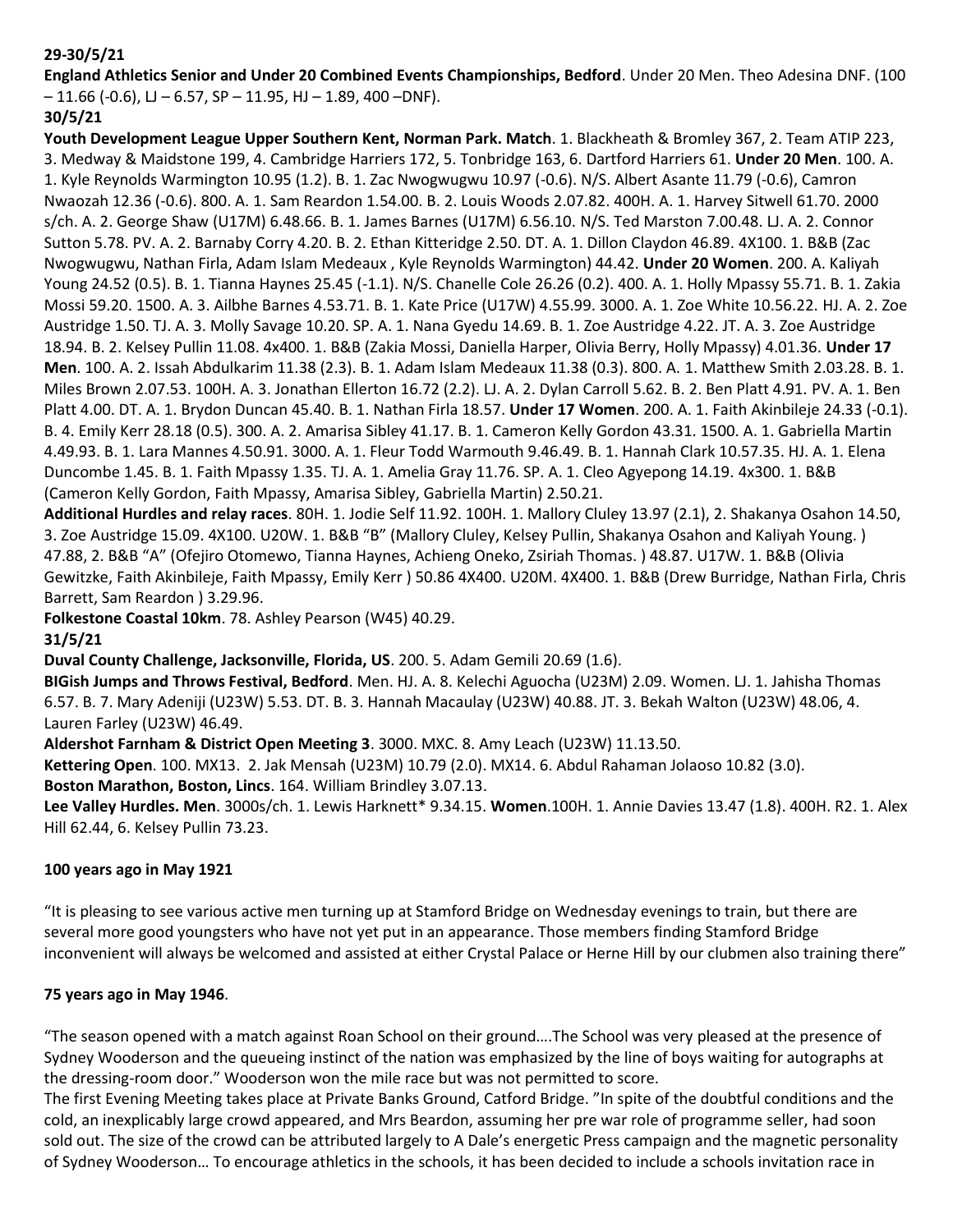each of our meetings….The athletic side of the meeting was brought to a close by the presentation of cups, spoons and medals by Mrs Beardon, following a speech by the President…The remainder of the evening was given to entertainment of a lighter kind, a dance in the pavilion having been organised by the entertainment secretary." Wooderson won the 2 miles race in 9.47.2. Plans are afoot for a big meeting in August.

# -OPEN MEETING MOTSPUR PARK,

AUGUST 31, 1946

#### Prize Fund Appeal

It has been decided to REVIVE the CLUB OPEN MEETING this season at Motspur Park, on SATURDAY, AUGUST 31, and detailed arrangements are now being made. Such meetings sponsored by the Blackheath Harriers have in the past proved the high-light of the athletic season and it is intended that the one now contemplated shall be no exception,

The financial implications of this project cannot, unfortunately, be ignored. The making of a substantial profit can be described as a secondary consideration, but it is necessary to take steps to minimise, and if possible eliminate, the risk of a loss which might be caused by bad weather or other unforeseen circumstances. To this end a PRIZE and EXPENSES FUND-with a target of £200-is being opened. Were it not for the fact that it is considered that the meeting will be of the greatest assistance in furthering the best interest of the Club in this immediate post-war period there would be diffidence in making this further appeal to the generosity of members.

Apart from providing much needed first-class competition for athletes, the meeting will probably mark the last appearance on the track of our Vice-President, Sydney Wooderson, and such an occasion calls for the sparing of no effort to make it an unqualified success and the biggest gathering of Blackheath Harriers of all generations to pay tribute in person to the greatest British athlete of all time.

The Hon. Treasurer will be grateful to receive donations as soon as possible to enable your Committee to budget well in advance.

#### RESERVED ACCOMMODATION

As the covered stand accommodation at Motspur Park is distinctly limited it is proposed to reserve until July 25 two-thirds of the seats available (approximately 300) for members and their friends at a charge of  $5/-$  each.

Applications, which should be accompanied by remittance, will be dealt with in strict rotation and should be sent to me at

30, The Avenue, Cheam, Surrey as soon as possible and not later than July 25.

> G. F. McIVOR, Hon. Secretary.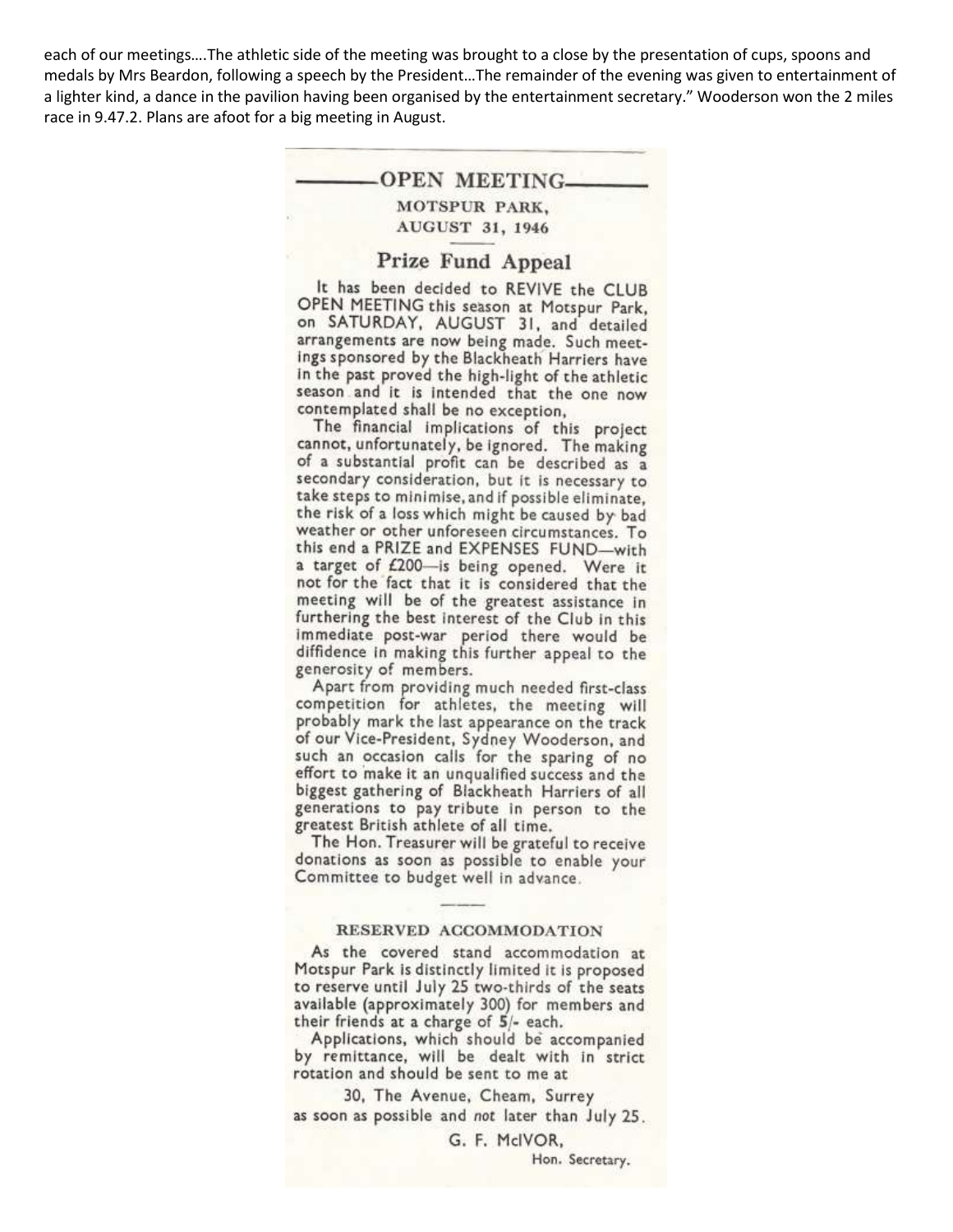#### **50 years ago in May 1971**

Dinner-Dance At Bromley Court Hotel. "The evening was very successful though conversation was a little difficult at times due to the zealous playing of the band. It was an "x" piece band, "x" being a variable which at one stage rose to such proportions that the players had difficulty in all getting on the platform together"

Kinnaird Trophy, at Chiswick. "It is a great pity that the National League, which was designed to strengthen athletics, is probably the cause of such a fine meeting as the Kinnaird falling into decline; top athletes now saving themselves for the four National League events and not bothering with the ordinary club trophy meetings"

Blackheath finish third in the first National League Division Three match at Chiswick. "A" string wins come from Graham Gower (100 – 11.1 and 110H – 14.5), Peter Hudson (LJ – 6.93), Tony Wadhams (TJ – 14.92), John Watts (SP – 16.00 and DT – 53.26) and Mike Turner (JT – 68.38). "John (Watts) nearly ended up with disqualification due to a simple rule concerning club colours. His chest size being 54 in. makes it nearly impossible for him to wear a British manufactured vest, let alone a Blackheath one and so he usually competes in a dark blue French vest"

The first Evening Meeting takes place at Ladywell. " Although it was a bright evening for the first Club meeting, the temperature dropped as the evening proceeded, unpleasant for competitors and spectators alike. However, this could not be used as an excuse for such poor support… In the handicap events the new style mugs were awarded in place of spoons and they proved to be very popular with competitors"

Three Club members enjoy victories at the Inter Counties Championships at Leicester. Graham Gower wins the 110 Hurdles, Tony Wadhams the triple jump and John Watts the discus.

\*Chris Haines writes in relation to the item last month on the Blackheath disqualification at the 1971 Croydon 50x1 mile relay.

"From memory, the technical transgressions were something to do with one of our runners not being able to count to four, having completed his 'mile' in three laps. The poor misguided soul on the next leg ran five laps for his 'mile' and assumed all would be ok. A farcical situation resulting in our team only having 49 runners completing a mile in 50 x 1 mile relay. The Gazette editor at the time, Peter Baigent, clearly wished to save a few blushes in his report of the matter. Chris Woodcock and/or Mike Mahoney might have recollections of the event...."

#### **25 years ago in May 1996**.

Blackheath win the opening British League Division Two match at Enfield, 11 points clear of Woodford Green with Newham & Essex Beagles third. There are A string wins for Spencer Newport (3000 chase), Alexis Sharp (long jump), Marvin Bramble (triple jump), Jason Mulcahy (shot), and Emeka Udechuku (discus). The Club also compete in Divisions 1, 3 and 7 of the Southern League on the same day.

With seven successive National titles, Blackheath start the season with a 73 point winning margin in the opening National Young Athletes League match at Crawley. Both "Athlete Of The Match" awards go to Blackheath athletes – Aaron Evans for his 54.1 in the under 15 boys 400 and Adrian Cluskey for his 14.18 put in the under 17 Mens shot. Future Man Utd and England footballer Kieran Richardson shows a lot of promise in the under 13 boys 200. They win the second match too with David Moulton (U15B 400 53.5) and James Apps (U17M Javelin 57.00) winning the Athlete Of The Match awards. Another future professional footballer Wayne Gray clears 1.90 in the high jump.

Medallists at the British Universities Championships at Sheffield include Blackheath's Michael Champion (3rd in the 200) and Sam Bobb (2nd in the triple jump), and Bromley's Liz Gibbens ( $3<sup>rd</sup>$  in the triple jump)

Among the winners at the Kent County Championships are seniors Nigel Keogh (400 and 400 hurdles), Simon Tolson (high jump), Joice Maduaka (100 and 200), Kerensa Denham (long and triple jumps), and Myrtle Augee (shot); plus Under 20s, Bianca Liston (200, 110 hurdles and long jump), Liz Hughes (pole vault), Sudip Burman Roy (shot and discus), Andrew Benn (javelin and hammer).

Andrew Benn (Hammer), Mark Findlay (sprints) and Marvin Bramble (triple jump) represent Great Britain Juniors at the Loughborough International.

Myrtle Augee wins the shot at the Inter Counties with a new Championship best of 16.02. Spencer Newport is second in the 5000, and there are third places for Bill Foster in the 10000, and for Joice Maduaka in the 200.

The Club continues its unbeaten record in the Kent Vets League winning their second and third fixtures.

Colin Poole runs in the Neolithic Marathon at Stonehenge.